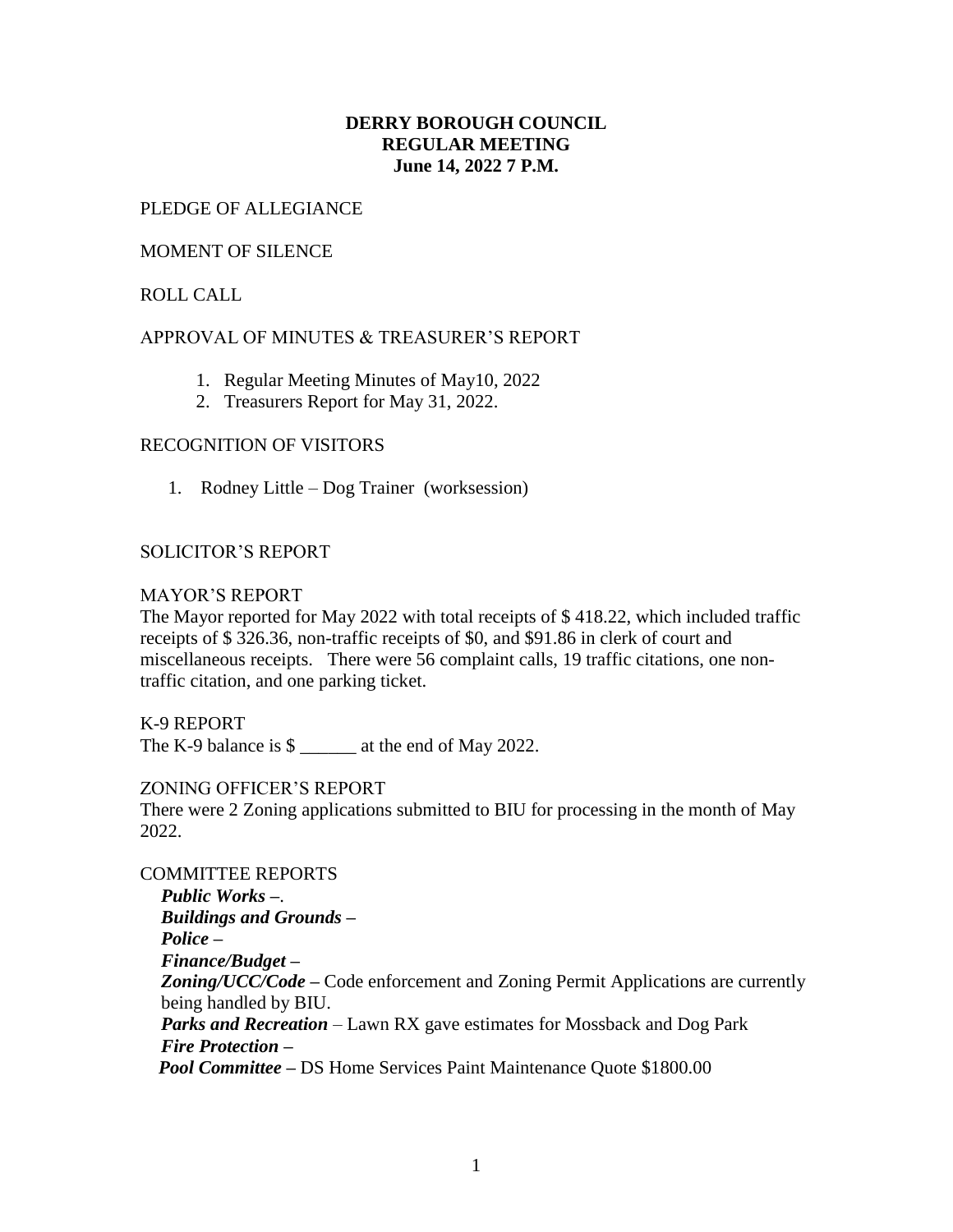*Grants –*CDBG Grant Application September 2022, Local Share Account Category 4 Facilities Program – W.  $3<sup>rd</sup>$  Ave Bridge

# ANNOUNCEMENTS

DARCee CAR Show will be held on Sunday, August 7, 2022 Noon – 4pm Derry's Great Garage Sale will be held August  $5<sup>th</sup>$  and August  $6<sup>th</sup>$ , 2022

#### PLANNING COMMISSION

Occupancy Permit Ordinance Review

#### REPRESENTATIVES

◆ DARCee Meeting 4<sup>th</sup> Weds at New Alexandria Borough Building

# COMMUNICATIONS

- PRINT is working on the new map currently seeking advertisers for the new publication. We have currently 14 spaces left for businesses.
- PA's Revitalization Conference June 26-29, 2022 Harrisburg with Pennsylvania Downtown **Center**
- DAYAA representative stated they will be repairing/digging regarding a water/sewerline for the baseball fields and came to ask for a map to review the right-away in the alley between the parking lot and the E. 217 Residents. They wanted to confirm not to be disrupting the parking lot. Our office requested him to follow up with Amy at MABD to confirm line placement.
- CBDG Grant Application Due September 2022 Project Ideas need discussed and determined
- Lawn RX Quotes for service distributed. Current contract with Tru Green will need to be reviewed.
- 2021 Annual Comprehensive Report is available at Reimagining our Westmoreland website [www.co.westmoreland.pa.us](http://www.co.westmoreland.pa.us/)

#### UNFINISHED BUSINESS

- 1. Board and Commission terms expiring in the Borough:
	- a) One five-year-term for the Zoning Hearing Board expiring December 31, 2025 and one vacancy of an unexpired term ending December 31, 2024 and (1) alternate board member.
	- b) Two (2) four-year term for the planning commission expiring December 31, 2025.
	- c) Vacancy Board Chairman 2022
- 2. Porcelain Park
- 3. Sewer Lateral Testing Ordinance Amendments
- 4. American Rescue Plan Budget Expenditure Planning and Reporting

5. 2022 Paving Project – Approve Pay Estimate #1 for payment in the amount of \$264,568.73 submitted from Derry Construction.